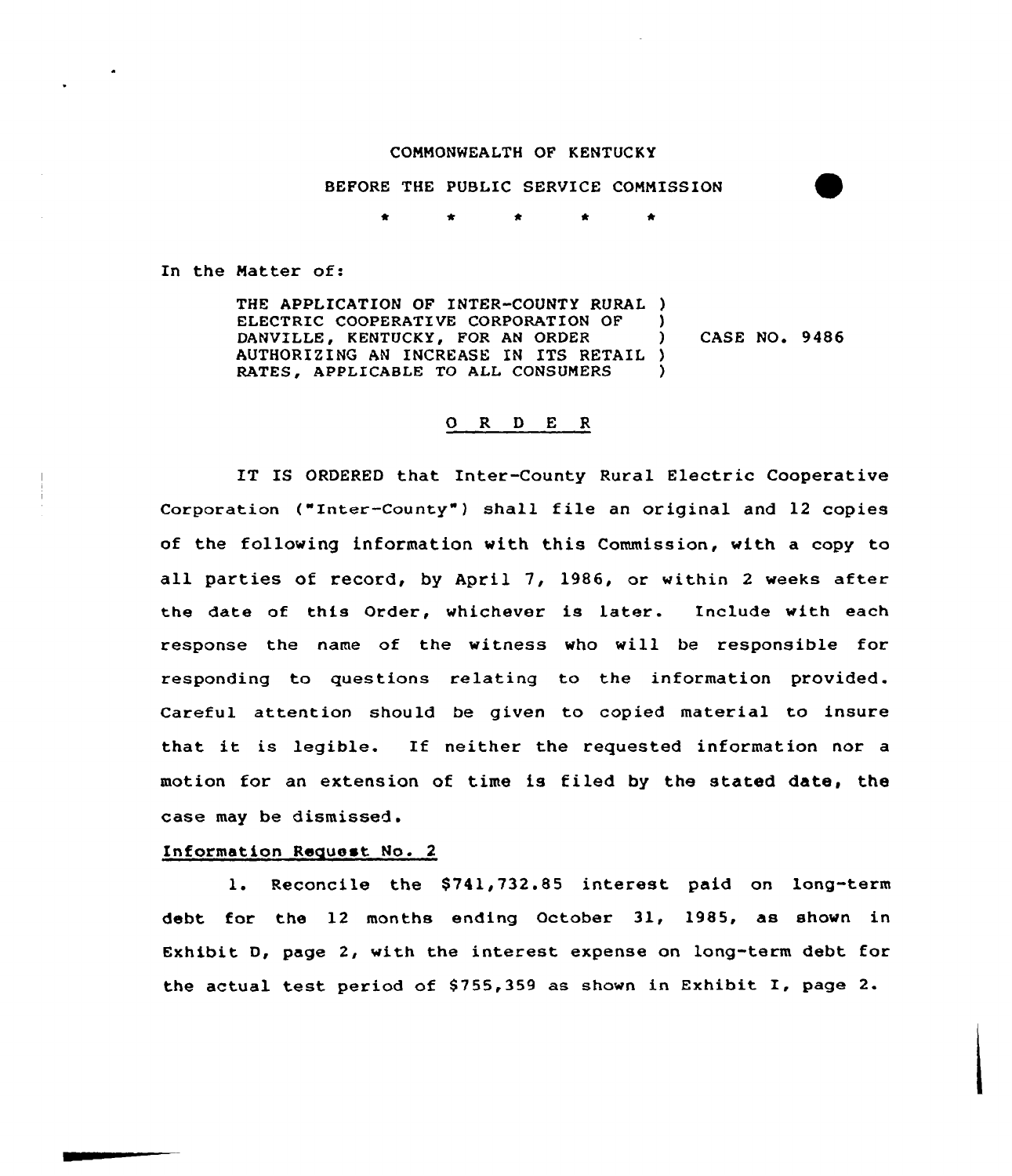2. With reference to Exhibit F, provide the basis, if any, used by Inter-County to determine the capital credits refunded to the estates for the test year and for the previous <sup>5</sup> calendar years.

3. Explain why Inter-County used the test year ratio of expensed to capitalized wages in the payroll expense adjustment rather than a historical annual average.

4. With reference to Adjustment No. 6, Increase in Payroll Taxes, explain why the test period allocation of taxes expensed of 68.28 percent was different than the 64.3 percent allocation of wages expensed.

5. With reference to Adjustment No. 7, Fringe Benefits, provide the following:

a. The computations supporting the \$19,480 cost of group life insurance. What was the test year cost?

b. The computations supporting the \$146,179 cost of hospital and major medical insurance. Provide the number of employees receiving family coverage and the number with single coverage at test year-end. What was the test year cost of this insurance?

c. The computations supporting the  $$7,210$  cost of short-term disability. What was the test year cost?

d. The computations supporting the \$19,728 cost of long-term disability. Explain the reason for the increase over the test year cost of \$17,941.

 $-2-$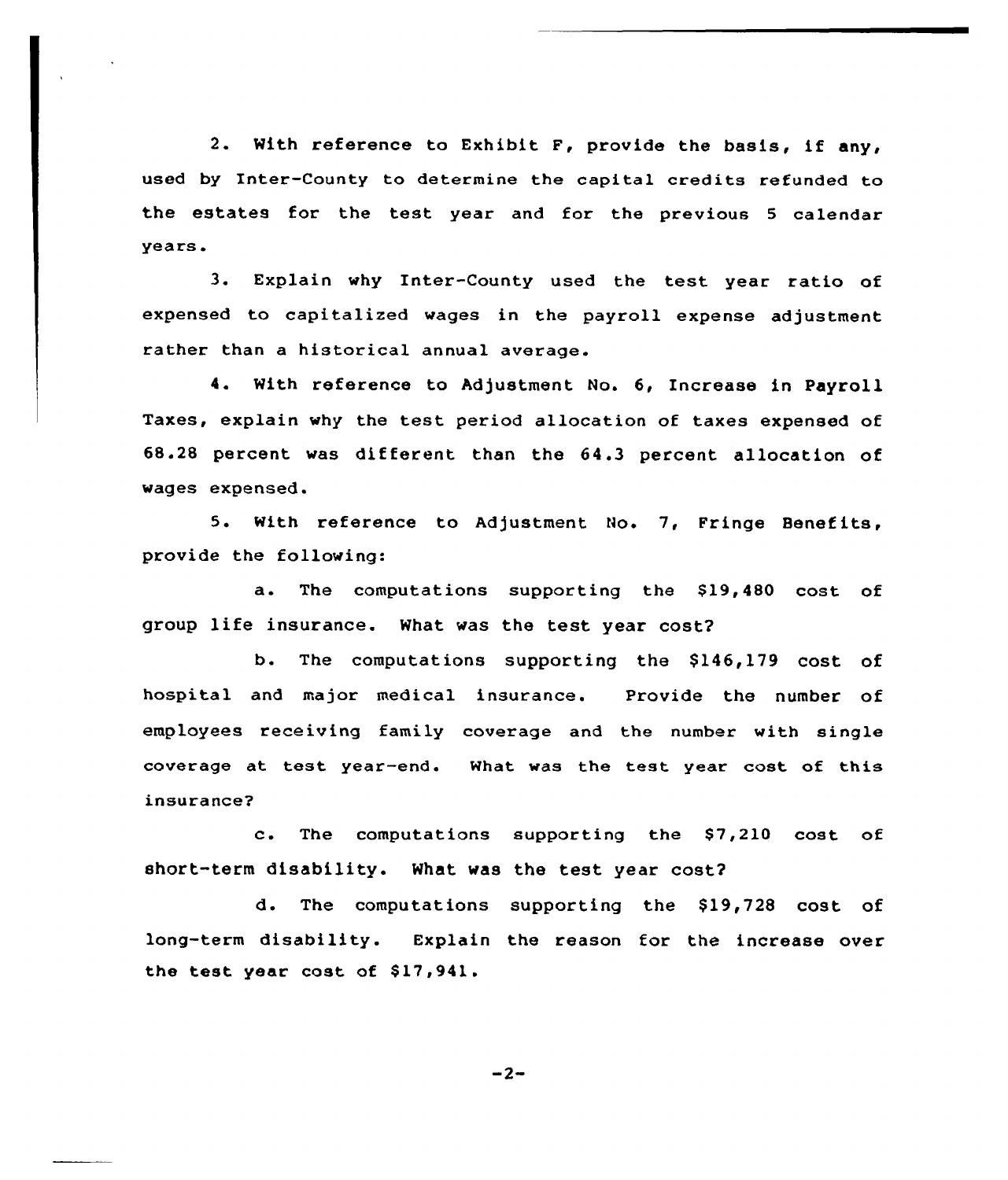6. With reference to Adjustment 11, what was the basis for Inter-County's decision to amortize the remaining \$5,676.63 over 10 months? Why is this considered appropriate?

7. With reference to Exhibit Q, provide an explanation of the \$4,529.21 expense for promotional items.

 $\mathbf{r}$ 

8. With reference to Exhibit <sup>R</sup> showing test year contributions of \$954.77, in what ways do these expenditures relate to or improve Inter-County's service to its customers?

9. Provide <sup>a</sup> comparative schedule of Account No. 923-- Outside Services Employed for the past <sup>5</sup> years and the test year.

10. Provide an explanation of the difference between test year margins and interest on long-term debt as shown in Exhibit 1, revised and in Exhibit I.

ll. With reference to Exhibit 5, provide the followings

a. An explanation of the increase in Account No. 580.00--Operation Supervision and Engineering from \$34,728 to \$54,850.

b. An explanation of the increase in Account No. 583.00--Overhead Line Expense from \$100,426 to \$121,267.

c. An explanation of the increase in Account No. 593.00--Maintenance of Overhead Lines from \$112,751 to \$137,917.

12. With reference to Exhibit ll, provide <sup>a</sup> schedule showing the fees paid each director for attending regular board meetings and the fees paid each director for other meetings.

13. Provide an explanation for the \$1,800, Treasurer Duties Fees, and the \$180, Treasurer Duties Expenses, paid to James Preston.

 $-3-$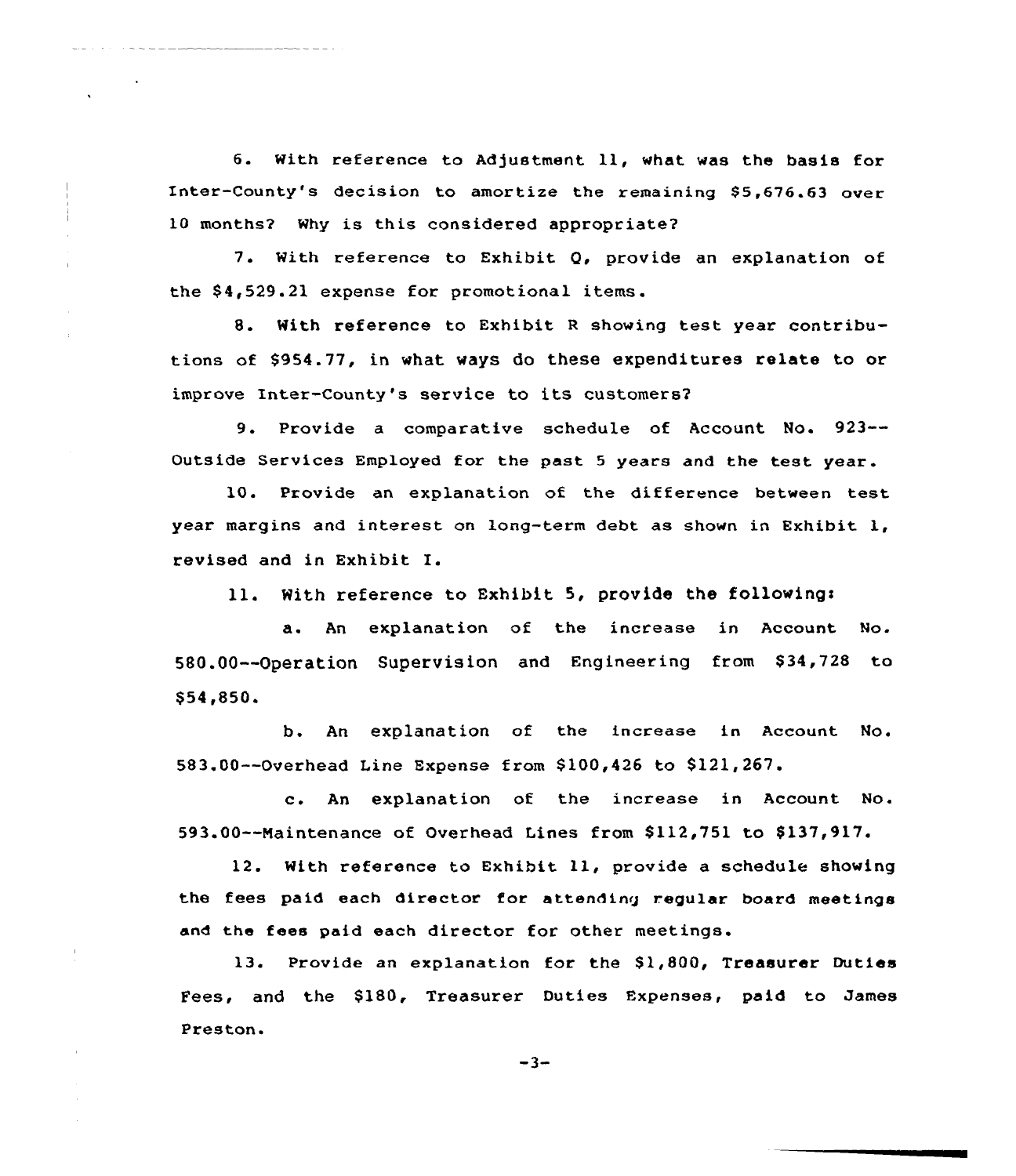14. Do the expenses of \$14,791.59 paid directors for attendance at other meetings include only out-of-pocket costs?

15. Are any of the director's expenses for expenses incurred by director's spouses or relatives?

16. In recent electric cooperative proceedings before the Commission, the Commission has determined that a TIER level of 2.0 is appropriate under existing economic conditions. Explain the factors considered by Inter-County in determining to request an increase of \$716,690. Also, provide any evidence deemed appropriate as to why the Commission should deviate from recent decisions and grant <sup>a</sup> TIER in excess of 2.0 in this instance .

17. Provide any information available with regard to Inter-County's plans to begin a general rotation of capital credits. Include any board resolutions or minutes of board meetings where this issue has been discussed in the past <sup>5</sup> years.

18. Has Inter-County adopted an equity management plan2 If yes, what are the goals of that plan?

19. What TIER is Inter-County requesting in this case?

20. Does Inter-County follow the depreciation rates and procedures as described in REA Bulletin 183-1?

21. Provide information for plotting the depreciation guideline curves in accordance with REA Bulletin 183-1. Furnish the data in the format shown on the attached data sheet No. l.

22. Does Inter-County propose any changes in depreciation rates2

23. Furnish a list of depreciation expenses in the format shown on the attached data sheet No. 2.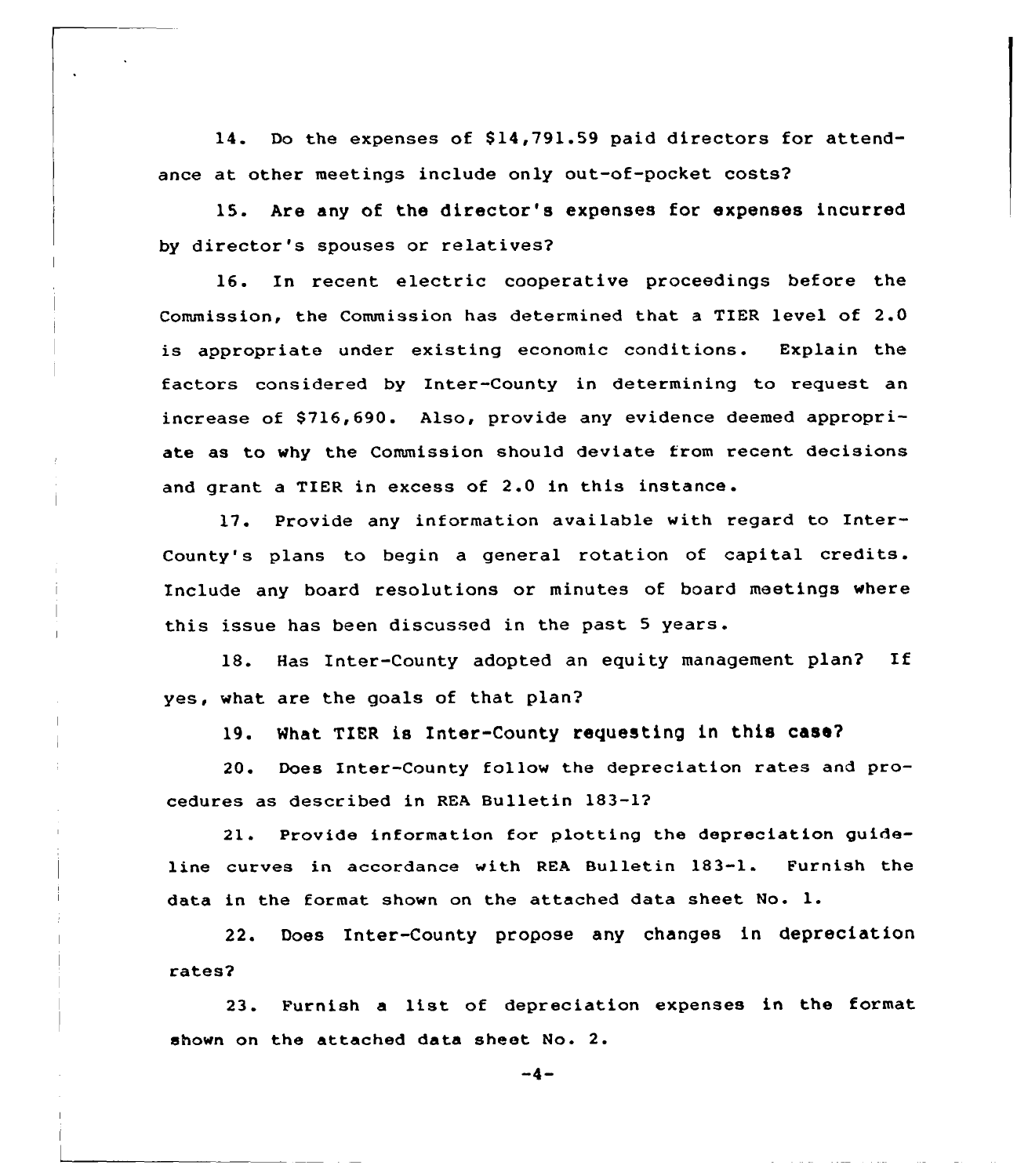Done at Frankfort, Kentucky, this 25th day of March, 1986. PUBLIC SERVICE COMMISSION

Rules D. Hemanig

ATTEST:

Secretary